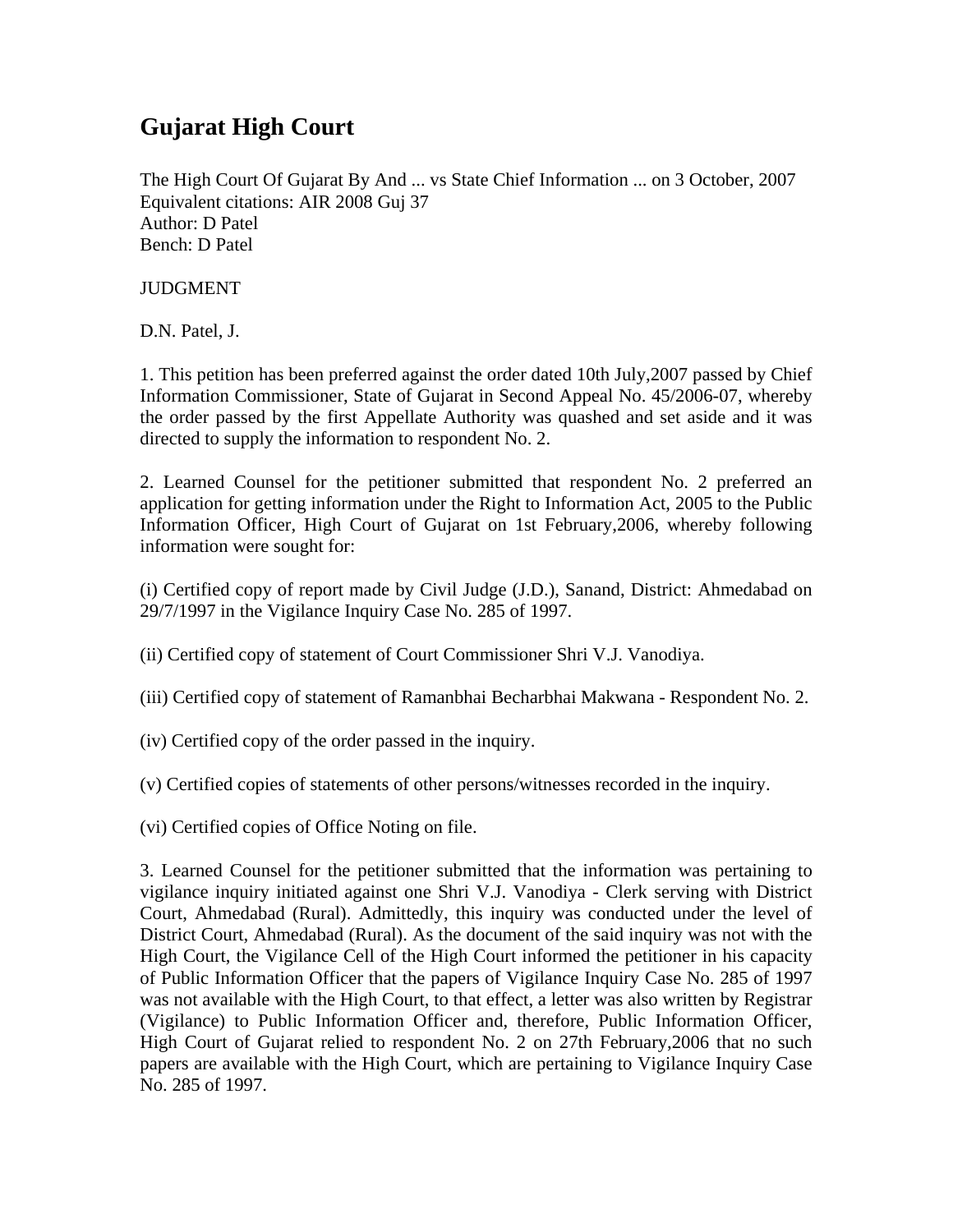4. Learned Counsel for the petitioner submitted that being aggrieved by the aforesaid letter dated 27th February,2006 of the Public Information Officer, First Appeal No. 1 of 2006 was preferred by respondent No. 2, under Section 19 of the Right to Information Act, 2005 (hereinafter referred to as the Act, 2005) before Registrar (Administration) - First Appellate Authority of the High Court of Gujarat under the Act, 2005. The First Appellate Authority adjudicated the appeal and dismissed the same vide order dated 3rd April,2006.

Being aggrieved by the order dated 3rd April,2006 passed by first Appellate Authority, respondent No. 2 preferred Second Appeal No. 45/2006-07 before Chief Information Commissioner, State of Gujarat under Section 19 of the Act, 2005, who has allowed the Second Appeal and directed the petitioner to supply information sought for by respondent No. 2 within 15 days. Against this order, the present petition has been preferred by the petitioner.

5. Learned Counsel for the petitioner mainly submitted that the order passed by Chief Information Commissioner, State of Gujarat is erroneous and contrary to the decision rendered by this Court in the case of Reliance Industries Limited v. Gujarat State Information Commission and Ors. now reported in AIR 2007 Gujarat 203 as well as against the decision rendered by this Court in the case of Gokalbhai Nanbhai Patel v. Chief Information Commissioner and Ors. now reported in 2007(3) G.L.H. 352 and submitted that if the information is pertaining to third party, it cannot be supplied without following a procedure as laid down by the Act, 2005, especially as referred under Section 11 of the Act, 2005.

6. Learned Counsel for the petitioner further submitted that the impugned order is dehors and contrary to Rule 4 of the Gujarat High Court (Right to Information) Rules, 2005. It is also submitted by learned Counsel for the petitioner that the Vigilance Inquiry Case No. 285 of 1997 was against one Shri V.J. Vanodiya- Clerk serving with District Court, Ahmedabad (Rural). The said inquiry was conducted at the level of District Court, Ahmedabad (Rural). The papers is lying with the District Court, Ahmedabad (Rural) and, therefore, Public Information Officer of District Court, Ahmedabad (Rural) ought to have been made as a party respondent as well as Shri V.J. Vanodiya also ought to have been made as a party respondent because this person's information is asked by respondent No. 2. Neither of these two persons are joined as party-respondents and neither these two have been heard before passing the impugned order and, therefore also, the impugned order deserves to be quashed and set aside.

7. Learned Counsel for the petitioner further submitted that as per Rule 4 of the Gujarat High Court (Right to Information) Rules, 2005, if the requested information does not fall within the jurisdiction of the authorised person, it shall order return of the application to the applicant in Form C as soon as practicable, normally within fifteen days. This Rule has been followed by Public Information Officer of the High Court of Gujarat. The validity of this Rule 4 is at all challenged before the Second Appellate Authority and, therefore, the Second Appellate Authority ought to have drawn attention to Rule 4 of the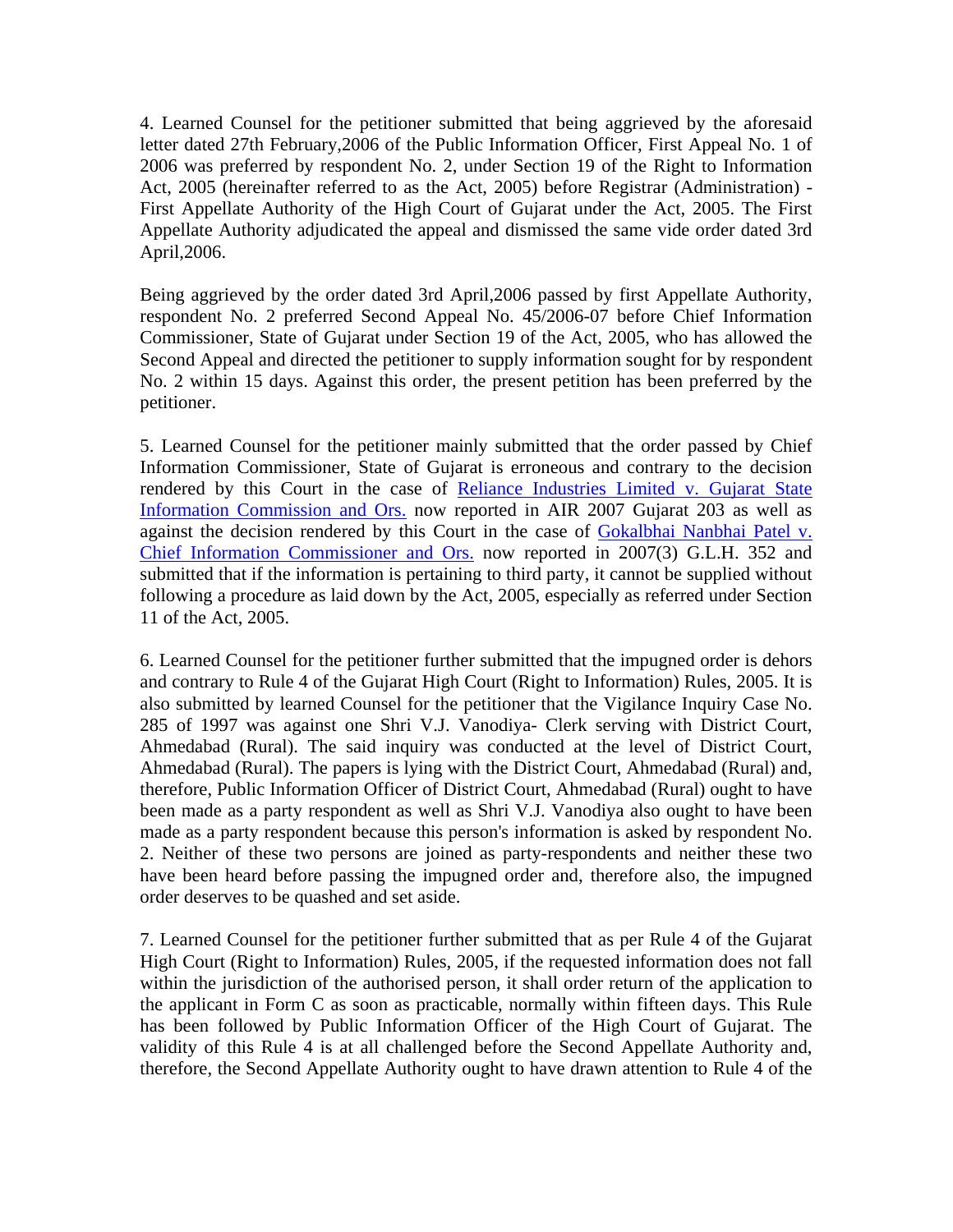Gujarat High Court (Right to Information) Rules, 2005 and as this Rule 4 has been properly appreciated by the Second Appellate Authority.

8. Learned Counsel for the petitioner submitted that Second Appellate Authority has no power, jurisdiction and authority to direct High of Gujarat to supply information pertaining to third party namely Shri V.J. Vanodiya and it is also pertaining to Vigilance Inquiry conducted by District Court, Ahmedabad (Rural).

9. Learned Counsel for the petitioner submitted that if the information is relating to third party, public interest must outweighs the private and individual interest. The nature of information sought for by respondent No. 2 is pertaining to Vigilance Inquiry, disclosure of which affects third party and, therefore, it cannot be supplied without following the procedure as per Section 11 of the Act, 2005. This aspect of the matter has not at all appreciated by Second Appellate Authority. At length, learned Counsel for the petitioner has placed reliance upon the decision rendered by this Court in the case of Reliance Industries Limited v. Gujarat State Information Commission and Ors. now, reported in AIR 2007 Gujarat 203 as well as upon the decision rendered by this Court in the case of Gokalbhai Nanbhai Patel v. Chief Information Commissioner and Ors. now, reported in 2007(3) GLH 352.

10. Learned Counsel for respondent No. 1 submitted that the order passed by respondent No. 1 is true, correct, legal and in consonance with the facts of the present case. It is further submitted that it is true that the information is pertaining to third party, which is sought for by present respondent No. 2. Third party is not joined as a party respondent. If the information is not with the present petitioner then the application must be sent to the concerned Public Information Officer, as per the provisions of the Act, 2005 and, therefore, the order passed by respondent No. 1 is true and correct.

11. Learned Counsel for respondent No. 2 submitted that the order passed by respondent No. 1 is absolutely true, correct and in consonance with the facts of the case. The information is pertaining to Vigilance inquiry of one Shri V.J. Vanodiya ought to have been supplied either by High Court of Gujarat or by District Court, Ahmedabad (Rural) and, therefore, this Court may not interfere with the order passed by Chief Information Commissioner, State of Gujarat. The goal to be achieved by the Act, 2005 is to supply information and not to withhold the information and, therefore, the order passed by Second Appellate Authority is absolutely true and correct.

12. Having heard the learned Counsel for both the sides and looking to the facts and circumstances of the case, the order dated 10th July,2007 passed by Chief Information Commissioner, State of Gujarat in Second Appeal No. 45/2006-07 deserves to be quashed and set aside, for the following facts and reasons:

(i) It appears, prima facie, from the facts of the case that the respondent No. 2 is a applicant, who has applied for getting information under Section 6 of the Right to Information Act, 2005 on 1st February,2006. The information, which is sought for is pertaining to Vigilance inquiry conducted by District Court, Ahmedabad (Rural), which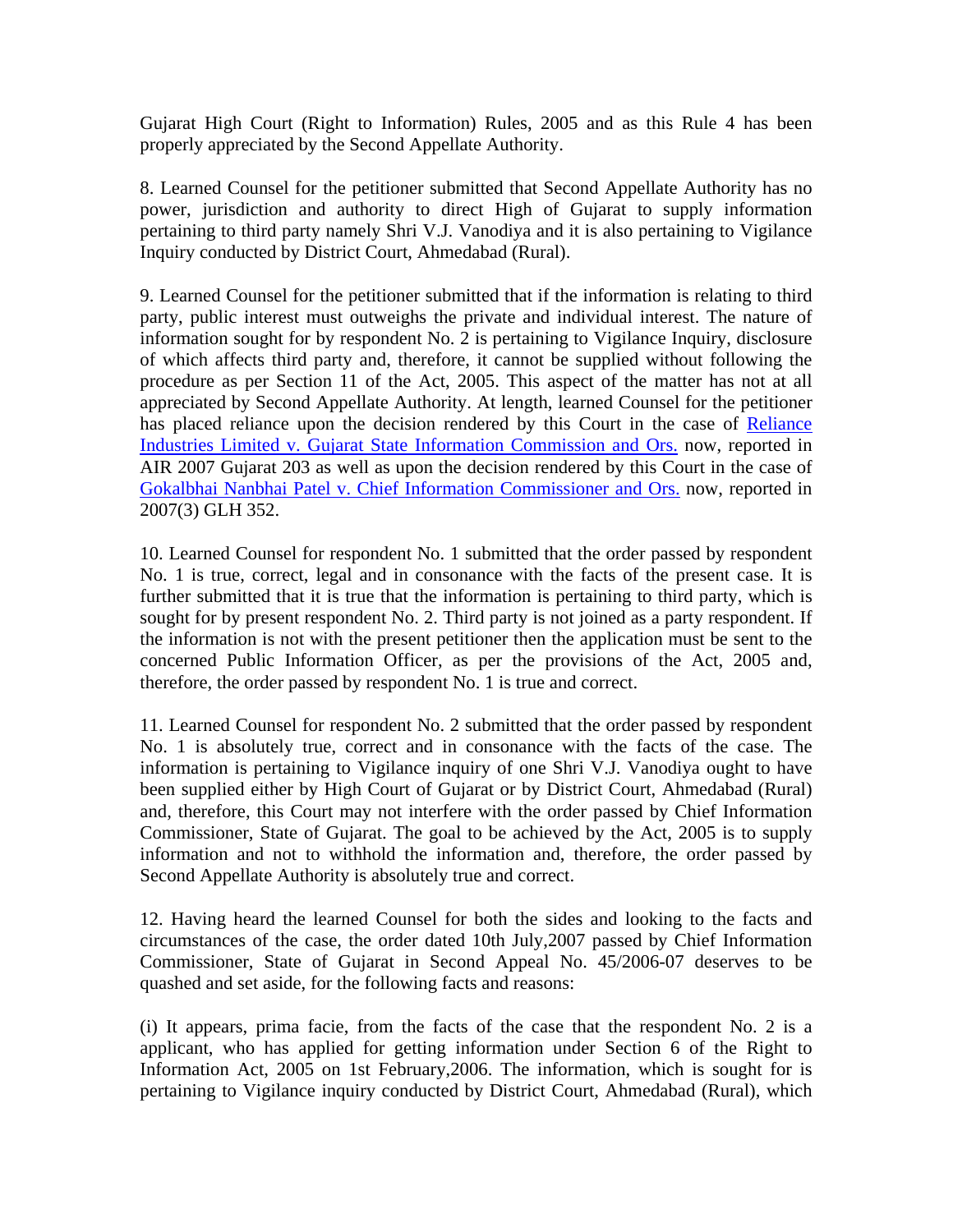is pertaining to one Shri V.J. Vanodiya - clerk working with District Court, Ahmedabad (Rural). This information is pertaining to third party and without giving an opportunity of being heard to the third party namely V.J. Vanodiya, no information can be supplied to respondent No. 2.

(ii) It is also kept in mind by all the Public Information Officer, first Appellate Authority as well as Second Appellate Authority under the Right to Information Act, 2005 that if any information, which is sought for is relating to third party or supplied by third party or has been treated as confidential by that third party, always a procedure as laid down under Sections 7(7) and 11 of the Act, 2005 should be followed scrupulously. In the facts of the present case, no such procedure has been followed as laid down under Section 11 of the Act, 2005 and, therefore, the order passed by Second Appellate Authority deserves to be quashed and set aside.

(iii) As the information sought for by respondent No. 2 is pertaining to third party i.e. about Vigilance Inquiry of one Shir V.J. Vanodiya - clerk working with District Court, Ahmedabad (Rural), he must be joined as a party-respondent. Neither in the First Appeal nor in the Second Appeal preferred by respondent No. 2, Mr. V.J. Vanodiya was joined as a party respondent.

(iv) The information sought for by respondent No. 2 is pertaining to Vigilance Inquiry Case No. 285 of 1997. The statement of the witnesses in the vigilance inquiry have also been demanded. Admittedly, this inquiry was conducted by District Court, Ahmedabad (Rural). All District Court has its own Public Information Officer. An application was given by respondent No. 2 to the High Court of Gujarat and, therefore, Public Information Officer of Gujarat High Court has replied that vigilance inquiry of the aforesaid person has never been conducted by the High Court. It is also informed by Public Information officer, High Court of Gujarat that as no such information is available with the High Court, nothing is required to be supplied to respondent No. 2. This communication is dated 27th February,2007. This order is absolutely true, correct and in consonance with the decision rendered by this Court in the case of Reliance Industries Limited v. Gujarat State Information Commission and Ors. now, reported in AIR 2007 Gujarat 203 as well as in the case of Gokalbhai Nanbhai Patel v. Chief Information Commissioner and Ors. now, reported in 2007(3) GLH 352.

(v) The information sought for by respondent No. 2 was pertaining to a third party and, therefore, Public interest must outweigh the private and individual interest. It has been held by this Court in the case of Reliance Industries Limited v. Gujarat State Information Commission and Ors. now, reported in AIR 2007 Gujarat 203, especially in para 11, as under:

11. What satisfaction must be arrived at, prior to disclosure of information about third party:

Looking to the provisions of the Act especially Section 8(d), 8(j) and proviso to Section 11(1) and looking to the process of disclosing information to the applicant 'relating to or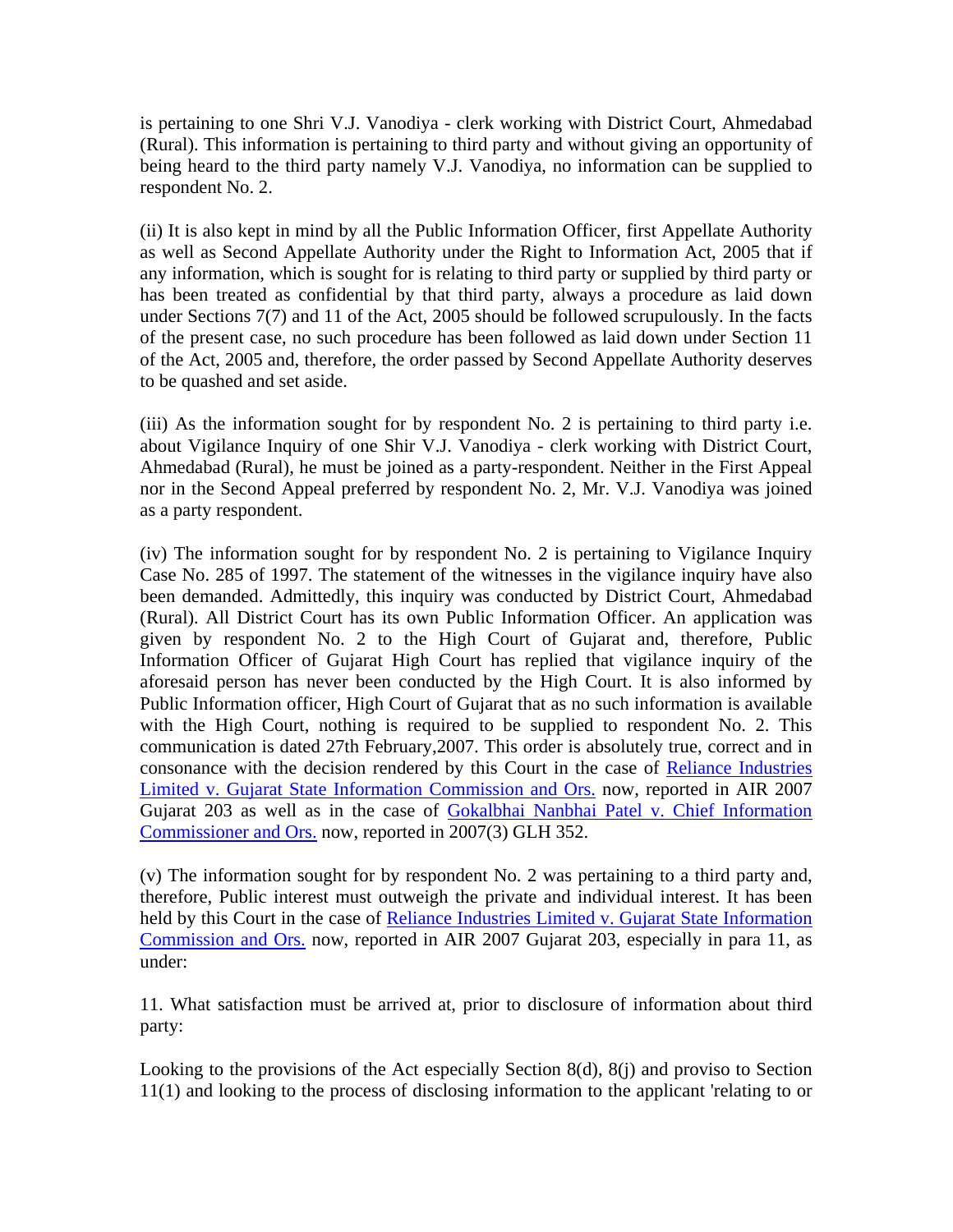supplied by the third party and treated as confidential by the third party', the Act imposes a duty upon Public Information Officer to arrive at a conclusion that public interest in disclosure outweighs, harm or injury, to the protected interest of such third party, or larger public interest warrants, disclosure of such information.

In considering whether the public interest in disclosure outweighs in importance any possible harm or injury to the interest of such third party, the Public Information Officer will have to consider the following:

(i) The objections raised by the third party by claiming confidentiality in respect of the information sought for.

(ii) Whether the information is being sought by the applicant in larger public interest or to wreak vendetta against the third party. In deciding that the profile of person seeking information and his credentials will have to be looked into. If the profile of the person seeking information, in light of other attending circumstances, leads to the construction that under the pretext of serving public interest, such person is aiming to settle personal score against the third party, it cannot be said that public interest warrants disclosure of the information solicited.

(iii)The Public Information Officer, while dealing with the information relating to or supplied by the third party, has to constantly bear in mind that the Act does not become a tool in the hands of a busy body to settle a personal score.

It has been held by this Court in the case of Gokalbhai Nanbhai Patel v. Chief Information Commissioner and Ors. now, reported in 2007(3) GLH 352, especially in para 9, as under:

9(IV) Whenever any applicant is applying for getting any information about third party, such information shall be given by Public Information Officer under Section 7 of the Act, 2005, only after following procedure prescribed under Section 11(1) of the Act, 2005 and also keeping in mind Section 7(7) of the Act, 2005. Here no such opportunity of hearing was given to the petitioner by Chief Information Commissioner.

9(V) The concerned authorities have not properly appreciated that the present petitioner was never a party in the First Appeal as well as in the Second Appeal and the order has been passed against the petitioner. No notice was ever issued to the present petitioner and, therefore also, the impugned order deserves to be quashed and set aside. Chief Information Commissioner appears to be ignorant about aforesaid simple judicial process. Bare minimum requirement is, to follow principles of natural justice.

(vi) Looking to the Gujarat High Court (Right to Information) Rules, 2005, especially Rule 4, if any application is preferred for getting information, which is not falling under the jurisdiction of the authorised person, it shall order return of the application to the applicant in Form-C as soon as practicable, normally within fifteen days. Looking to the facts of the present case, no such vigilance inquiry was ever conducted by the High Court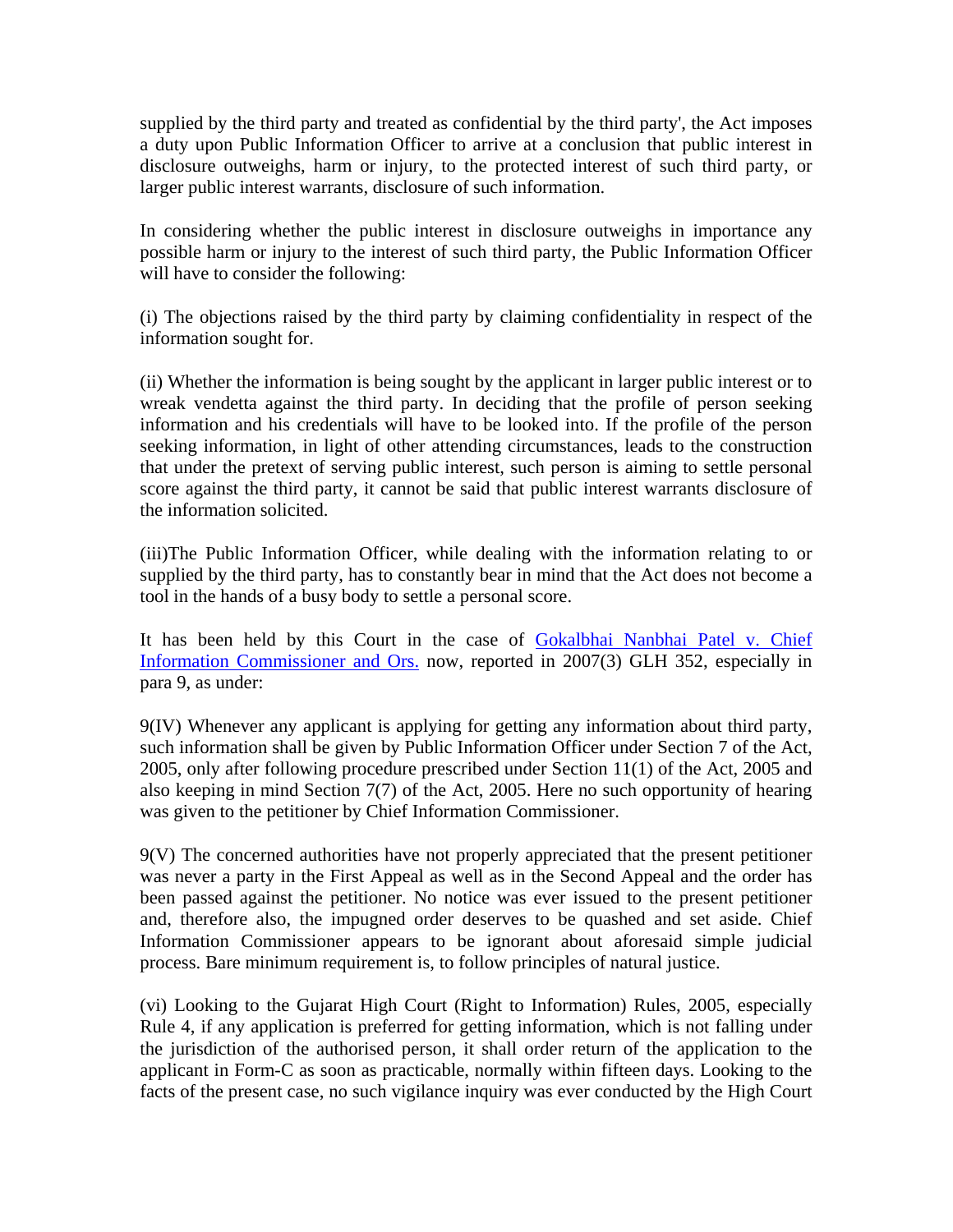but it was conducted by District Court, Ahmedabad (Rural). Immediately information supplied by Public Information Officer, High Court of Gujarat to respondent No. 2 that as the papers of Vigilance inquiry pertaining to one Shri V.J. Vanodiya- clerk of District Court, Ahmedabad (Rural), were not with the High Court, the application was returned and the order was passed by Public Information Officer, High Court of Gujarat that such information cannot be supplied to respondent No. 2 as it is no available with the High Court nor it is available with the vigilance cell of the High Court. This aspect of the matter has been not appreciated by Second Appellate Authority. Rule 4 of the Gujarat High Court (Right to Information) Rules, 2005, reads as under:

4. Disposal of application by the authorised person.

(1) If the requested information does not fall within the jurisdiction of the authorised person, it shall order return of the application to the applicant in Form C as soon as practicable, normally within fifteen days and in any case not later than thirty days from the date of receipt of the application, advising the applicant, wherever possible, about the authority concern to whom the application should be made. The application fee deposited in such cases shall not be refunded.

(2) If the requested information falls within the authorised person's jurisdiction and also in one or more of the categories of restrictions listed in Sections 8 and 9 of the Act, the authorised person, on being satisfied, will issue the rejection order in Form D as soon as practicable, normally within fifteen days and in any case not later than thirty days from the date of the receipt of the application.

(3) If the requested information falls within the authorised person's jurisdiction but not in one or more of the categories listed in Sections 8 and 9 of the Act, the authorised person, on being satisfied, shall supply the information to the applicant in Form E, falling within its jurisdiction. In case the information sought is partly outside the Jurisdiction of the authorised person or partly falls in the categories listed in Sections 8 and 9 of the Act, the authorised person shall supply only such information as is permissible under the Act and is within its own jurisdiction and reject the remaining part giving reasons therefor.

(4) The information shall be supplied as soon as practicable, normally within fifteen days and in any case not later than thirty days from the date of the receipt of the application on deposit of the balance amount, if any, to the authorised person, before collection of the information. A proper acknowledgement shall be obtained from the applicant in token of receipt of information.

(5) Exemption from disclosure of information - The information specified under Section 8 of the Act shall not be disclosed and made available and in particular the following information shall not be disclosed:

(a) Any information which is not in the public domain or does not relate to judicial functions and duties of the Court and matters incidental and ancillary thereto.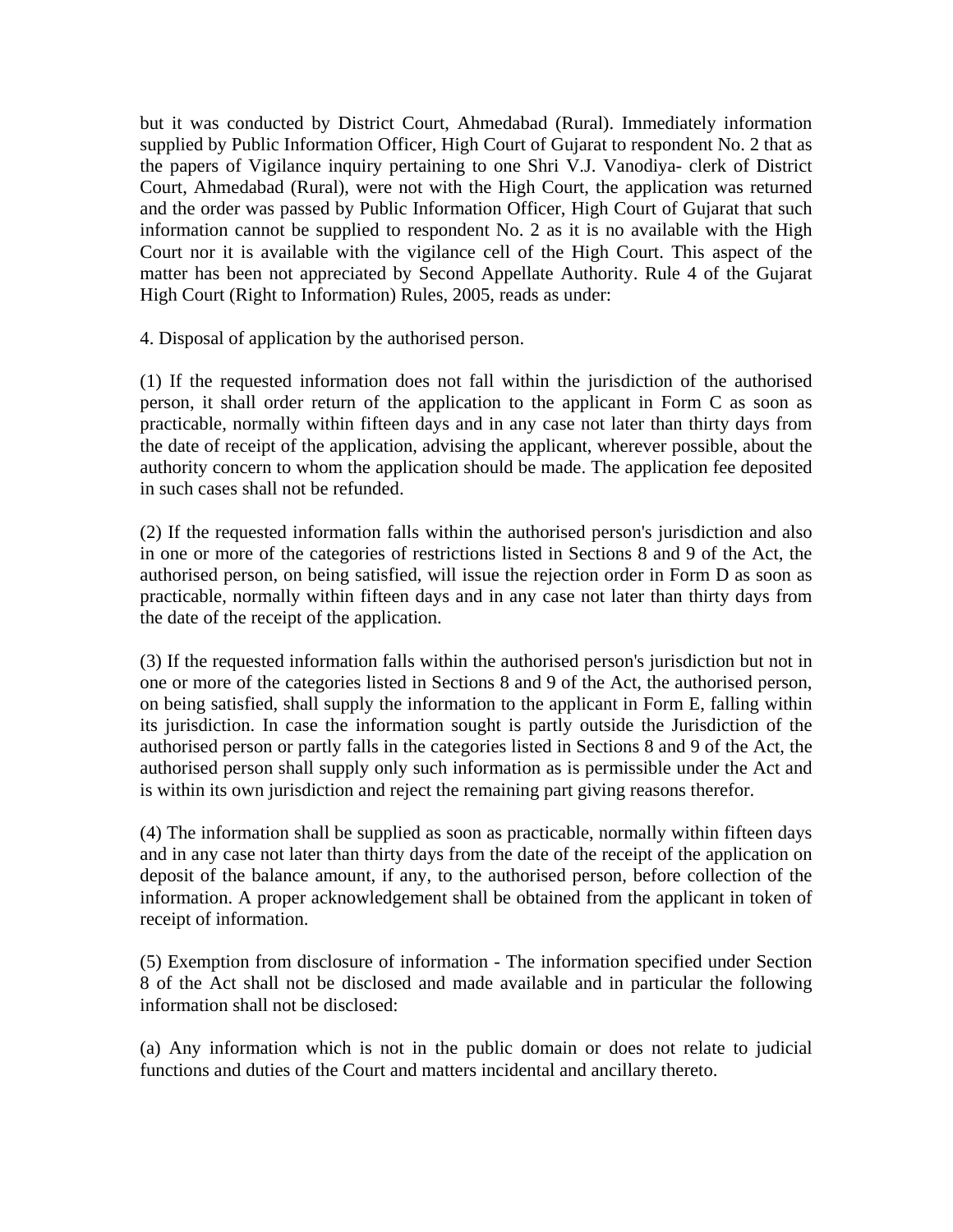(b) Any information which has been expressly forbidden to be published by the Court or the disclosure whereof may constitute Contempt of Court; or information which includes commercial confidence, trade secrets or intellectual property, the disclosure of which would harm the competitive position of a third party, unless the contempt authority is satisfied that larger public interest warrants the disclosure of such information; or information which would impede the process of investigation or apprehension of prosecution of offenders; or information which relates to any public activity or interest, or which would cause unwarranted invasion of the privacy of the individual unless the Central Public Information Officer or the State Information Officer or the appellate authority, as the case may be, is satisfied that the larger public interest justifies the disclosure of such information.

(c) Any information affecting the confidentiality of any examination conducted by the Gujarat High Court including Gujarat Judicial Service and Gujarat Higher Judicial Service. The question of confidentiality shall be decided by the Competent Authority whose decision shall be final.

(6) Any information which is to be furnished and access to records shall be subject to the restrictions and prohibitions contained in rules/ regulations and destruction of records in force from time to time which may have been notified or implemented by this Court.

(7) Any judicial Officer shall not be compelled to appear in person before the Competent Authorities under the Right to Information Act, 2005, if he has made necessary arrangement for production or supply of materials required by the Competent Authorities under the said Act.

In view of the aforesaid Rule, the order passed by Public Information Officer, High Court of Gujarat as well as the order dated 3rd April,2006 passed by first Appellate Authority namely Registrar (Administration), High Court of Gujarat in First Appeal No. 1 of 2006 is true and correct. The validity of Rule 4 is not under challenge before Second Appellate Authority and, therefore, Rule 4 of the Gujarat High Court (Right to Information) Rules, 2005 ought to have been followed scrupulously by all the authorities working under the Act, 2005. This aspect of the matter has not at all has been appreciated by Second Appellate Authority and, therefore also, the order passed by Second Appellate Authority deserves to be quashed and set aside.

(vii) If the information is pertaining to third party is ordered to be supplied without hearing third party, third party is loosing his right to prefer First Appeal under Section 19 of the Act, 2005 and third party is also loosing a right to prefer Second Appeal under Section 19(4) of the Act, 2005 and, therefore, third party ought to be joined as party respondent, which has not been joined by present respondent No. 2 in his First Appeal as well as in his Second Appeal and, therefore also, the order passed by Second Appellate Authority also deserves to be quashed and set aside.

13. As a cumulative effect of the aforesaid facts and reasons, the order dated 10th July,2007 passed by Chief Information Commissioner, State of Gujarat in Second Appeal